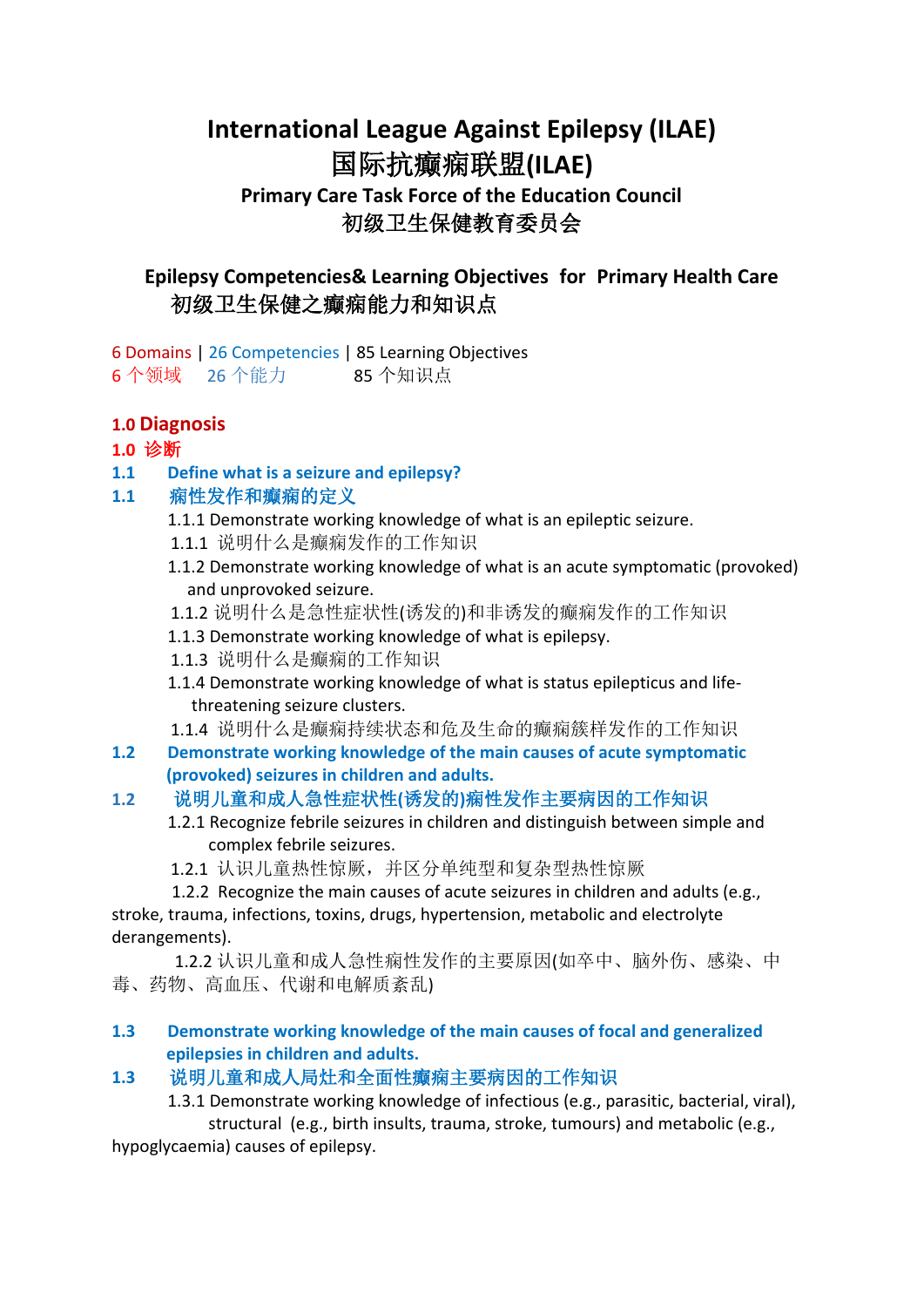1.3.1 说明感染性病因(如寄生虫、细菌、病毒), 结构性病因 (如出生缺陷、脑 外伤、卒中、脑肿瘤 ) 和代谢性病因(如低血糖) 所致癫痫的应用知识

### 1.3.2 Demonstrate working knowledge of when to suspect a genetic cause of epilepsy (e.g., absence, myoclonic, generalized tonic clonic).

 1.3.2 说明可疑癫痫遗传学病因时的工作知识: 如失神、肌阵挛、全身强直-阵挛 性发作

# **1.4 Identify and describe the semiology (clinical features) of epileptic seizures using standardized ILAE terminology and classification systems.**

# **1.4** 应用标准化的 **ILAE** 定义和分类系统识别和描述癫痫发作的症状学**(**临床表现**)**

# 1.4.1 Extract semiology information from patient history.

- 1.4.1 从患者病史中提取症状学信息
- 1.4.2 Extract semiology information from home video recordings.
- 1.4.2 从家庭视频记录中提取症状学信息
- 1.4.3 Recognize clinical features which suggest focal vs. generalized onset.
- 1.4.3 识别局灶性和全身性发作的临床特征
- 1.4.4 Recognize clinical features of motor seizures (e.g., tonic clonic, myoclonic, tonic, etc) and non-motor seizures (e.g., absence , focal with impaired awareness, etc).
- 1.4.4 识别运动性(如强直阵挛、肌阵挛、强直等) 和非运动性痫性发作(如失神、 局灶性伴意识损害等) 的临床特征
- 1.4.5 Recognize clinical features of focal and generalized convulsive status epilepticus.
- 1.4.5 识别局灶性和全身惊厥性癫痫持续状态的临床特征

# **1.5 Recognize common seizure mimics.**

### 1.5 识别常见的类似癫痫样发作

1.5.1. Recognize common seizure mimics that do not require active intervention (e.g. night terrors, breath-holding spells, day-dreaming, sleep myoclonus).

1.5.1 识别不需要主动干预的常见类似癫痫样发作(如夜惊、屏气、白日梦、睡 眠肌阵挛)

- 1.5.2 Recognize common seizure mimics that may require active intervention but do not require antiseizure medication/s (e.g., psychogenic nonepileptic seizures (PNES), syncope, migraine).
- 1.5.2 识别可能需要积极干预但不需要抗发作药物的常见类似癫痫样发作(如心 因性非癫痫性发作(PNES)、晕厥、偏头痛)
- 1.5.3 Recognize clinical features of seizure mimics that pose high risk and may be treatable (e.g., irregular pulse, cardiac arrhythmias, blood pressure abnormalities, sweating, chest pain).

1.5.3 识别具有高风险且可治疗的类似癫痫样发作的临床特征(如脉搏不规则、 心律失常、血压异常、出汗、胸痛)

### **1.6 Demonstrate working knowledge of relevant aspects of the clinical examination in newly diagnosed seizures and epilepsy.**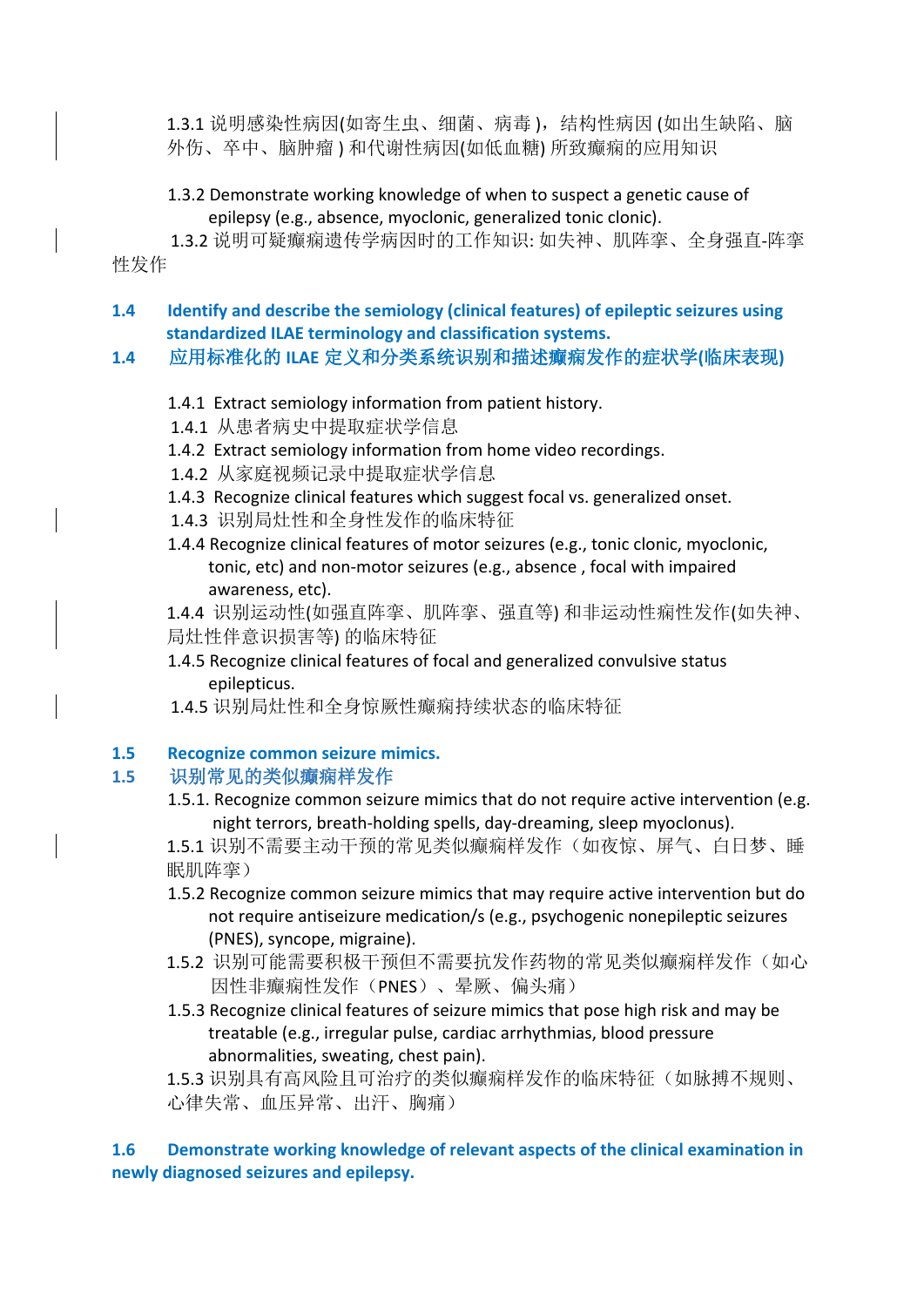# **1.6** 说明新诊断的痫性发作和癫痫的临床检查相关的工作知识

- 1.6.1 Identify neurological abnormalities (e.g., focal deficits, impaired awareness, abnormal head circumference, etc).
- 1.6.1 识别神经系统异常(如部分缺陷、意识损害、异常头围等)
- 1.6.2 Identify systemic abnormalities (e.g., skin lesions, organomegaly, hypertension, cardiovascular abnormalities, etc).
- 1.6.2 识别系统性异常(如皮肤病损、脏器肿大、高血压、心脏血管异常等)
- 1.6.3 Describe common activating manoeuvres to trigger seizures (e.g., hyperventilation, visual stimuli, startle, etc.).
- 1.6.3 描述常见的触发痫性发作的刺激动作(如过度通气、视觉刺激、惊吓等)

### **1.7 Decide which initial lab tests should be ordered in patients with epilepsy or recurrent seizures.**

# **1.7** 决定癫痫或反复癫痫发作的患者首先应做的实验室检查

1.7.1 Demonstrate working knowledge of when to obtain blood tests (e.g., blood glucose, calcium, electrolytes).

1.7.1 说明何时做血液检查(如血糖、血钙、电解质) 的工作知识

1.7.2 Demonstrate working knowledge of when to obtain brain neuroimaging, e.g. CT or MRI.

1.7.2 说明何时做脑部神经影像学检查, 如 CT 或 MRI 的工作知识

1.7.3 Demonstrate working knowledge of when to obtain an electrocardiogram.

1.7.3 说明何时做心电图检查的工作知识

1.7.4 Demonstrate working knowledge of when to obtain an electroencephalogram (EEG).

1.7.4 说明何时做脑电图检查(EEG) 的工作知识

### **1.8 Demonstrate working knowledge of implications of test results and pathways to care according to the regional setting.**

# 1.8 根据区域设置, 说明检查结果的应用和护理途径的工作知识。

- 1.8.1 Recognize when blood test results will support management decisions.
- 1.8.1 认识何时血液检测能支持管理决策
- 1.8.2 Recognize when brain imaging results will support management decisions.
- 1.8.2 认识何时脑影像结果能支持管理决策
- 1.8.3 Recognize when electrocardiogram results will support management decisions
- 1.8.3 认识何时心电图结果能支持管理决策
- 1.8.4 Recognize when EEG results will support management decisions.
- 1.8.4 认识何时脑电图结果能支持管理决策

# **2.0 Counselling**

# **2.0** 咨询

.

**2.1 Understand and address the culturally appropriate aspects and consequences of the diagnosis of epilepsy, including stigma.**

# **2.1** 理解并处理癫痫诊断的相应文化背景和后果,包括病耻感

2.1.1. Provide culturally appropriate examples of the experience of stigma.

2.1.1 提供符合文化背景的病耻感经历的例子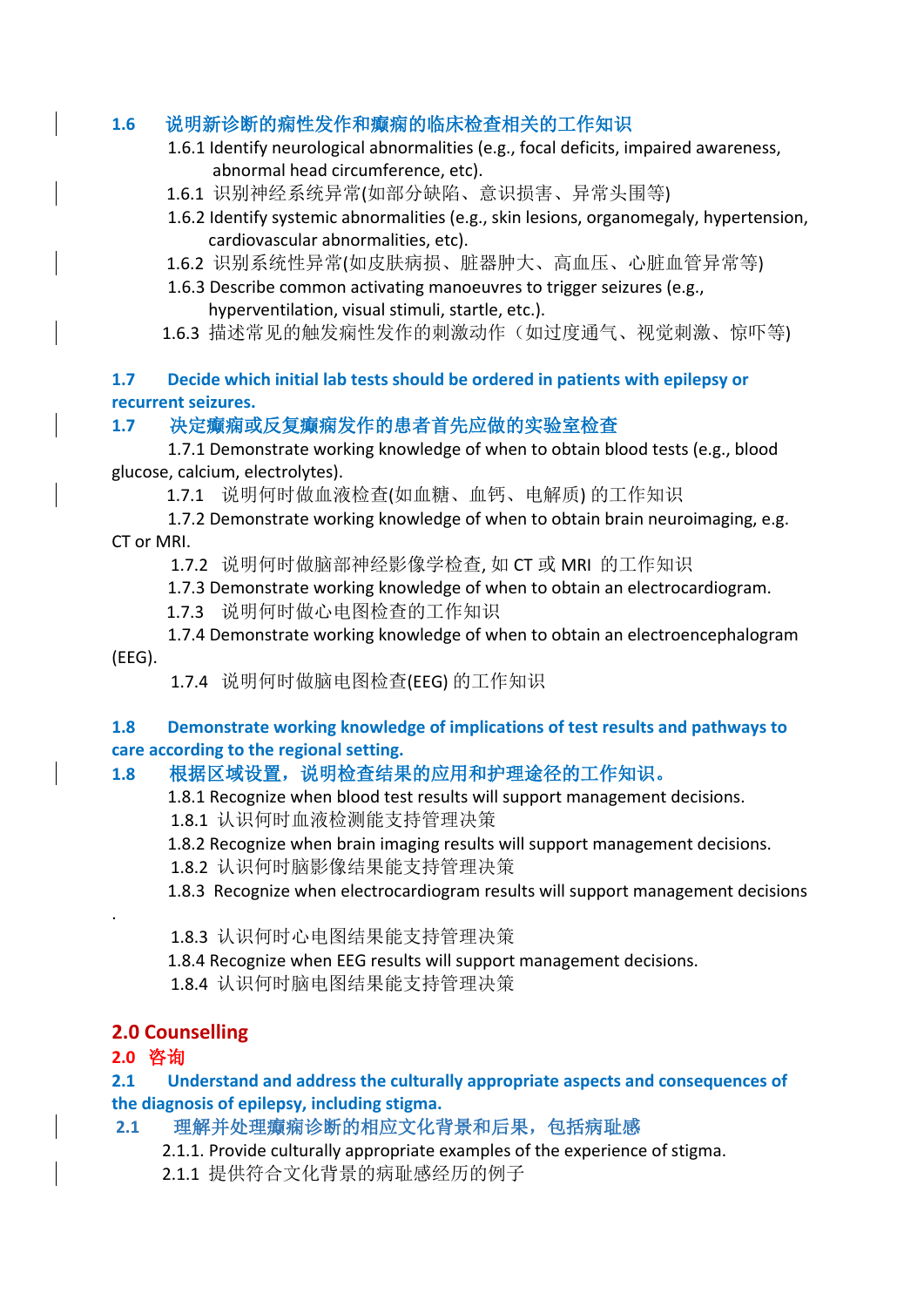2.1.2. Recognize and address the impact of epilepsy on quality of life in the appropriate cultural context.

2.1.2 认识并处理相应文化背景下癫痫对生活质量的影响

# **2.2 Provide guidance on specific issues related to epilepsy.**

### **2.2** 提供癫痫相关的具体问题的指导

 2.2.1 Provide guidance on social issues including school integration, work, marriage, legal, and related matters.

2.2.1 提供社会问题的指导,包括学校融入、工作、婚姻、法律和相关问题。

2.2.2 Provide guidance regarding lifestyle matters, such as driving, sports, alcohol, stress, sleep, recreational drug use, antiseizure medication non-adherence, avoiding burn injury, falls (from heights) and drowning.

2.2.2 提供生活方式的指导,如驾驶、运动、饮酒、压力、睡眠、消遣性毒品使 用、避免烧烫伤、坠落(从高处)和溺水

2.2.3 Provide guidance regarding first aid during a seizure such as positioning, breathing, timing, avoiding injuries and crowding.

2.2.3 提供对痫性发作的急救指导,如位置、呼吸、时间、防止损伤和拥挤

2.2.4 Provide guidance regarding need for emergency medical care (e.g., prolonged seizures, seizure clusters, lack of recovery, breathing difficulties).

 2.2.4 提供对急诊医疗需求的指导 (如时间较长的发作、簇状发作、不能缓 解、呼吸困难)

2.2.5 Provide guidance to people with epilepsy regarding self-management (e.g., knowing about their disease, understanding disease treatment, laboratory tests, reliable sources of information and other available resources as community services, non-governmental organizations, etc.).

 2.2.5 提供癫痫患者自我管理的指导(如知晓疾病、理解疾病治疗、实验室检 查、可信的信息来源和其他可获取的来源,如社区服务、非政府组织等)

# **2.3 Communicate information about the causes and consequences of the specific type of epilepsy.**

# **2.3** 关于特殊类型癫痫的原因和后果的交流信息

2.3.1 Provide guidance regarding culturally-determined misconceptions regarding epilepsy (e.g., spiritual or religious origins and witchcraft, contagiousness, insanity).

 2.3.1 就文化决定的针对癫痫的错误观念提供指导(如精神或宗教起源和巫 术、传染性、精神错乱)。

2.3.2 Provide guidance regarding the avoidance of harmful practices (e.g., exposure to fire, blood-letting, scarification, exposure to hazardous substances).

 2.3.2 提供有关避免有害行为(如接触)的指导 (如火灾、放血、划痕、接触 有害物质)

2.3.3 Educate people with epilepsy, their families and the public about the causes and frequency of epilepsy.

2.3.3 教育癫痫患者及其家属和公众关于病因和癫痫发作的频率

2.3.4 Demonstrate working knowledge and provide guidance regarding common measures to prevent epilepsy (e.g., latrines, pig farming and handwashing to prevent neurocysticercosis, safety belt or helmet to prevent traumatic brain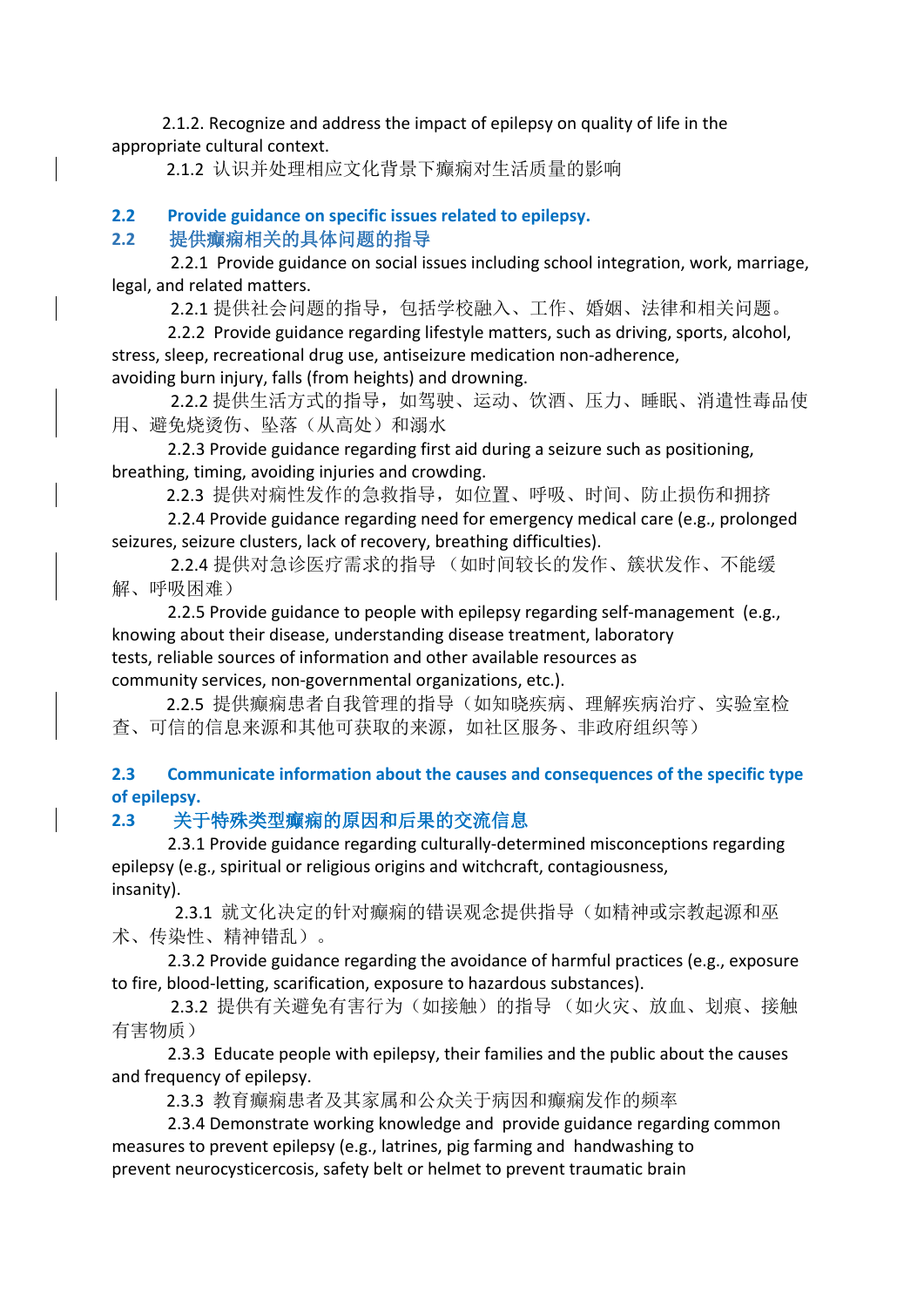injury, prenatal care to prevent birth injuries, etc).

 2.3.4 说明工作知识和提供预防癫痫的措施的指导(如注意厕所和养猪卫生, 并洗手以预防脑寄生虫病,戴安全带和安全帽预防脑外伤,产前护理预防出生损伤 等)

2.3.5 Educate people with epilepsy and their families about the disease specifics (e.g. prognosis, risk factors for seizure worsening, risk of death etc.).

 2.3.5 教育癫痫患者及其家属了解疾病的具体情况(如预后、癫痫恶化的危险因 素、死亡风险等)

2.3.6 Educate people with epilepsy and their families on serious consequences of epilepsy (e.g. accidents, injury and death, including sudden unexpected death in epilepsy (SUDEP)) and measures to decrease these risks.

 2.3.6 对癫痫患者及其家属进行癫痫严重后果的教育(如事故、伤害和死亡, 包括癫痫猝死(SUDEP))和降低这些风险的措施

### **2.4 Counsel women with epilepsy of childbearing age about the implications and management of epilepsy.**

**2.4** 咨询育龄期癫痫妇女癫痫的影响和管理。

2.4.1 Provide guidance regarding contraception and interaction with antiseizure medications.

2.4.1 提供有关避孕和抗癫痫药物相互作用的指导

2.4.2 Provide guidance regarding pregnancy, including teratogenicity of the various antiseizure medications (e.g. valproate).

2.4.2 提供有关妊娠的指导, 包括各种抗癫痫药物(如丙戊酸钠)的致畸性

2.4.3 Provide guidance regarding post-partum activities e.g. breastfeeding and child care.

2.4.3 为产后活动提供指导,例如母乳喂养和儿童保育

**2.5 Demonstrate working knowledge regarding issues related to elderly with epilepsy (e.g., comorbidities and drug interactions).**

**2.5** 说明与老年癫痫相关问题的工作知识(如共病和药物相互作用)

**2.6 Provide counselling specific to children with epilepsy and their parents (e.g. lifestyle, cognitive function, parenting).**

**2.6** 为癫痫儿童及其父母提供专门的咨询(如生活方式、认知功能、养育方式)

**2.7 Communicate to patients and carers the diagnosis of non-epileptic events and the need for different treatment.**

**2.7** 向患者和护理人员沟通非癫痫事件的诊断和不同治疗的需求

# **3.0 Pharmacological Treatment**

# **3.0** 药物治疗

**3.1 Demonstrate working knowledge about common antiseizure medications.**

### **3.1** 说明常用抗癫痫药物的工作知识。

3.1.1 Demonstrate working knowledge regarding benefits and risks of antiseizure medication (e.g., common and serious adverse effects).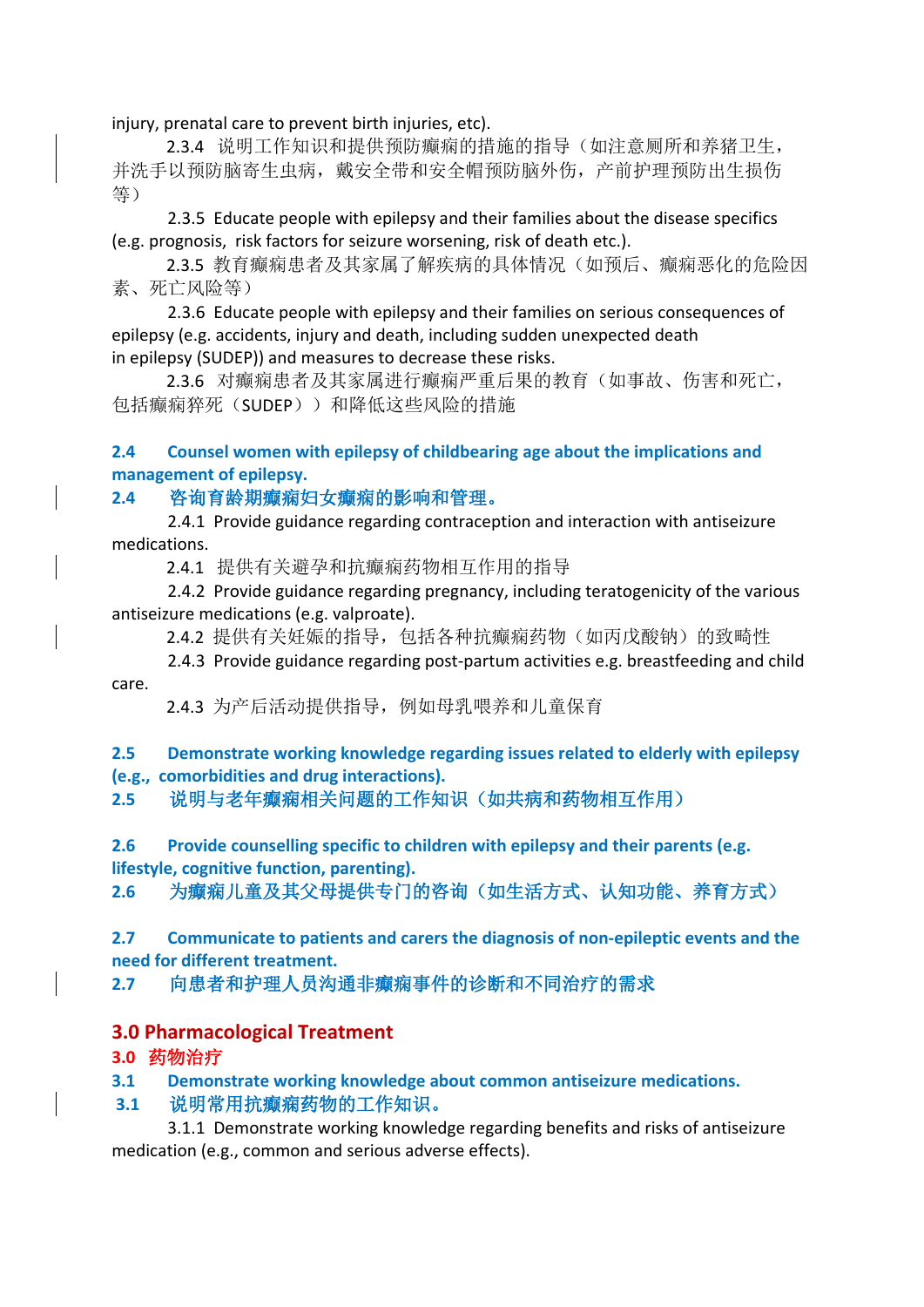- 3.1.1 说明有关抗癫痫药物的益处和风险的工作知识(如常见和严重的不良反
- 应)
- 3.1.2 Identify indications for common antiseizure medications according to seizure type.
	- 3.1.2 根据发作类型确定常用抗癫痫药物的适应症
- 3.1.3 Demonstrate working knowledge about common interactions between antiseizure medications and other drugs (e.g. oral contraceptives, antibiotics, treatment of tuberculosis, human immunodeficiency virus, etc.).
- 3.1.3 说明抗癫痫药物和其他药物(如口服避孕药、抗生素、结核病治疗药 物、抗人类免疫缺陷病毒药物等)之间常见相互作用的工作知识
- 3.1.4. Demonstrate working knowledge about the role and limitations of antiseizure medications' levels monitoring.
- 3.1.4 说明有关抗癫痫药物水平的监测的作用和缺陷的工作知识

### **3.2 Recommend appropriate therapy based on epilepsy presentation.**

# **3.2** 推荐根据癫痫表现的合理治疗

- 3.2.1 Recommend appropriate therapy according to seizure type.
- 3.2.1 推荐根据癫痫类型的合理治疗
- 3.2.2 Choose the appropriate antiseizure medication and dosage in elderly patients.
- 3.2.2 对老年患者选择合适的抗癫痫药物和剂量
- 3.2.3 Choose the appropriate antiseizure medication and dosage in children.
- 3.2.3 对儿童患者选择合适的抗癫痫药物和剂量
- 3.2.4 Choose the appropriate antiseizure medication and dosage in women who are in childbearing age or pregnant.
	- 3.2.4 对育龄期或孕期的癫痫妇女选择合适的抗癫痫药物和剂量
- 3.2.5 Recommend individualized titrations of optimal dosing for patients including starting and discontinuing medication
	- 3.2.5 为患者推荐最佳剂量的个体化滴定,包括开始和停止用药
- 3.2.6 Communicate information regarding the antiseizure drug regimen (e.g., long term treatment, what to do with missed dosages, what to do in the setting of diarrhoea and vomiting).
- 3.2.6 沟通有关抗癫痫药物方案的信息(如长期治疗、如何处理漏服、出现腹 泻和呕吐怎么办)
- 3.2.7 Implement good practices on pharmacological treatment (e.g. monitoring adherence, scheduling, dosing).
	- 3.2.7 实施药物治疗的良好实践(如监测依从性、计划、剂量)
- **3.3 Implement appropriate management strategies for the main causes of epilepsy according to local/regional setting (e.g. infective causes, metabolic, toxins, etc.). 3.3** 对癫痫的主要病因根据当地**/**区域环境实施适当的管理策略(如感染原因、代 谢、毒素等)
- **3.4 Identify patients who are drug resistant according to the current ILAE definition. 3.4** 根据当前的 **ILAE** 定义确定耐药患者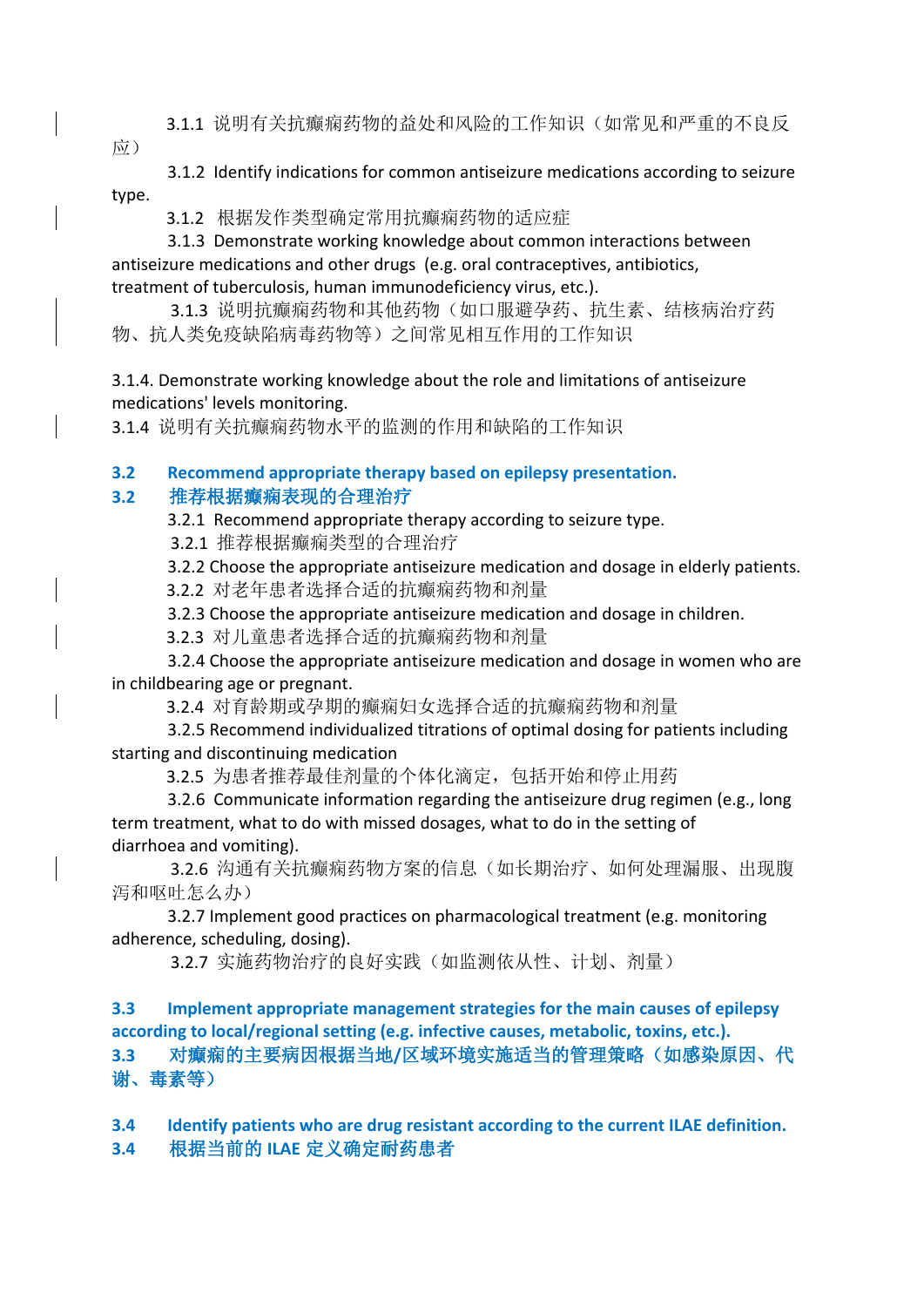#### **3.5 Demonstrate knowledge of when patients are in remission.**

### **3.5** 说明何时可定义为患者病情缓解的知识

3.5.1 Advise patients about lifestyle issues and need for continued medication when they achieve remission.

3.5.1 在患者达到缓解时,建议他们注意生活方式问题,并在必要时继续用药

#### **3.6 Demonstrate the ability to provide initial management of patients with uncontrolled seizures.**

#### **3.6** 说明对发作控制不佳的癫痫患者提供初步管理的能力

3.6.1 Know how to manage common causes for breakthrough seizures.

3.6.1 了解如何处置癫痫发作的常见原因

3.6.2 Recognise when to reassess the diagnosis.

3.6.2 认识何时重新评估诊断

3.6.3 Know when revision of antiseizure medication regimen is needed, following the first trial (choice of medication, dosage, adherence, etc.).

 3.6.3 在第一次试验(药物选择、剂量、依从性等)后,了解何时需要修改抗癫 痫药物方案

### **4.0 Referral**

### **4.0** 转诊

**4.1 Demonstrate working knowledge about management of patient referral to a higher level of care.**

### **4.1** 说明患者转诊至更高级别护理管理的工作知识。

4.1.1 Recognize when to refer (e.g. failure to control seizures, epilepsy with significant neurological abnormality, psychiatric or somatic comorbidity, genetic counseling, intellectual disability etc.).

 4.1.1 确认何时转诊(如癫痫发作无法控制、癫痫伴有明显的神经系统异常、 精神或躯体共病,遗传咨询、智力残疾等)

4.1.2 Know how to access information about referral options within the health care system.

4.1.2 了解如何获取医疗保健系统内转诊选项的信息

4.1.3 Know how to triage the referral (e.g., urgency, type of service, level of care) within the available health care system.

 4.1.3 了解如何在可用的医疗保健系统内对转诊进行分类(如紧急程度、服务类 型、护理水平)

4.1.4 Communicate appropriate referral information to a higher level of care.

4.1.4 将适当的转诊信息传达给更高级别的治疗

4.1.5 Communicate to the patient and caregivers the rationale for referral and the actions required.

4.1.5 向患者和护理人员沟通转诊的理由和需要采取的行动

# **5.0 Emergencies**

# **5.0** 紧急情况

**5.1 Demonstrate the ability to implement emergency treatment plans for children and adults in and outside the hospital setting.**

**5.1** 说明在医院内外实施儿童和成人紧急治疗计划的能力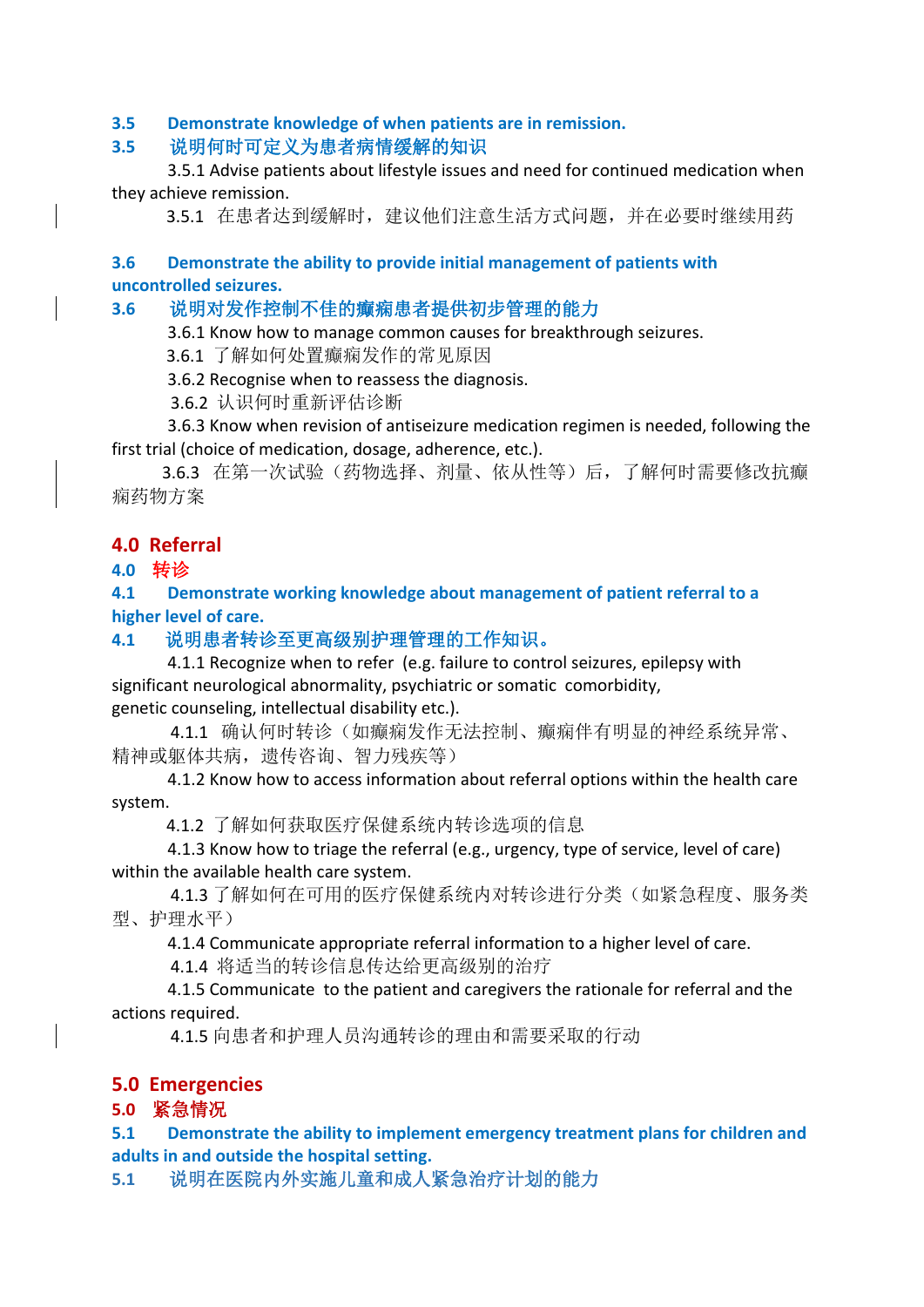5.1.1 Recognize the conditions or elements that constitute an emergency.

5.1.1 识别构成紧急情况的条件或要素

5.1.2 Implement emergency management for prolonged or sequential / clustered seizures .

5.1.2 对长时间或连续/簇状癫痫发作实施应急管理

5.1.3 Recognize that altered level of consciousness may be related to seizures and take appropriate action.

5.1.3 认识到意识水平的改变可能与癫痫发作有关,并采取适当的行动

5.1.4 Appropriately manage or advise regarding risk of or actual injuries.

5.1.4 对伤害或实际受伤的风险的适当管理或建议

5.1.5 Appropriately manage or advise regarding drug intoxication or adverse reactions.

5.1.5 对药物中毒或不良反应的适当管理或建议

5.1.6 Implement initial management for psychiatric emergencies (e.g. psychosis, self-harm, harm to others, agitation, suicidal ideation, etc.).

 5.1.6 对精神性突发事件(如精神病、自残、伤害他人、躁动、自杀意念等) 实施初步管理

5.1.7 Demonstrate working knowledge of local guidelines and resources for the management of emergencies.

5.1.7 说明当地应急管理指南和资源的工作知识

### **5.2 Demonstrate the ability to manage focal and generalized convulsive status epilepticus in children and adults.**

5.2 说明儿童和成人局灶性和全身性惊厥性癫痫持续状态的管理能力

5.2.1 Implement emergency management (e.g., Airway Breathing Circulation, emergency first line drugs, laboratory work up, cardio-respiratory monitoring).

5.2.1 实施应急管理(如气道呼吸循环、急救一线药物、实验室检查、心肺监护 等)

5.2.2 Recognize when to refer to a higher level of care.

5.2.2 认识到什么时候应该求助于更高级别的治疗

5.2.3 Recognize and manage common causes or precipitants of status epilepticus (e.g., non-adherence to medication, intoxication, metabolic and electrolyte disturbances, infection, etc. ).

 5.2.3 认识和管理癫痫持续状态的常见原因或诱因(例如,未遵守服药、中毒、 代谢和电解质紊乱、感染等)

# **6.0 Comorbidities**

# **6.0** 共患病

**6.1 Demonstrate the ability to recognize and provide initial management of common psychiatric comorbidities.**

# **6.1** 说明对常见精神病共病的识别和初步管理的能力

6.1.1 Recognize psychiatric comorbidities, such as depression, anxiety, psychosis , alcohol and substance abuse, suicidality, behavioural disorders.

6.1.1 识别精神病共病, 如抑郁、焦虑、精神病、酒精和药物滥用、自杀、行为 障碍

6.1.2 Institute initial management in accordance with WHO mhGAP, including